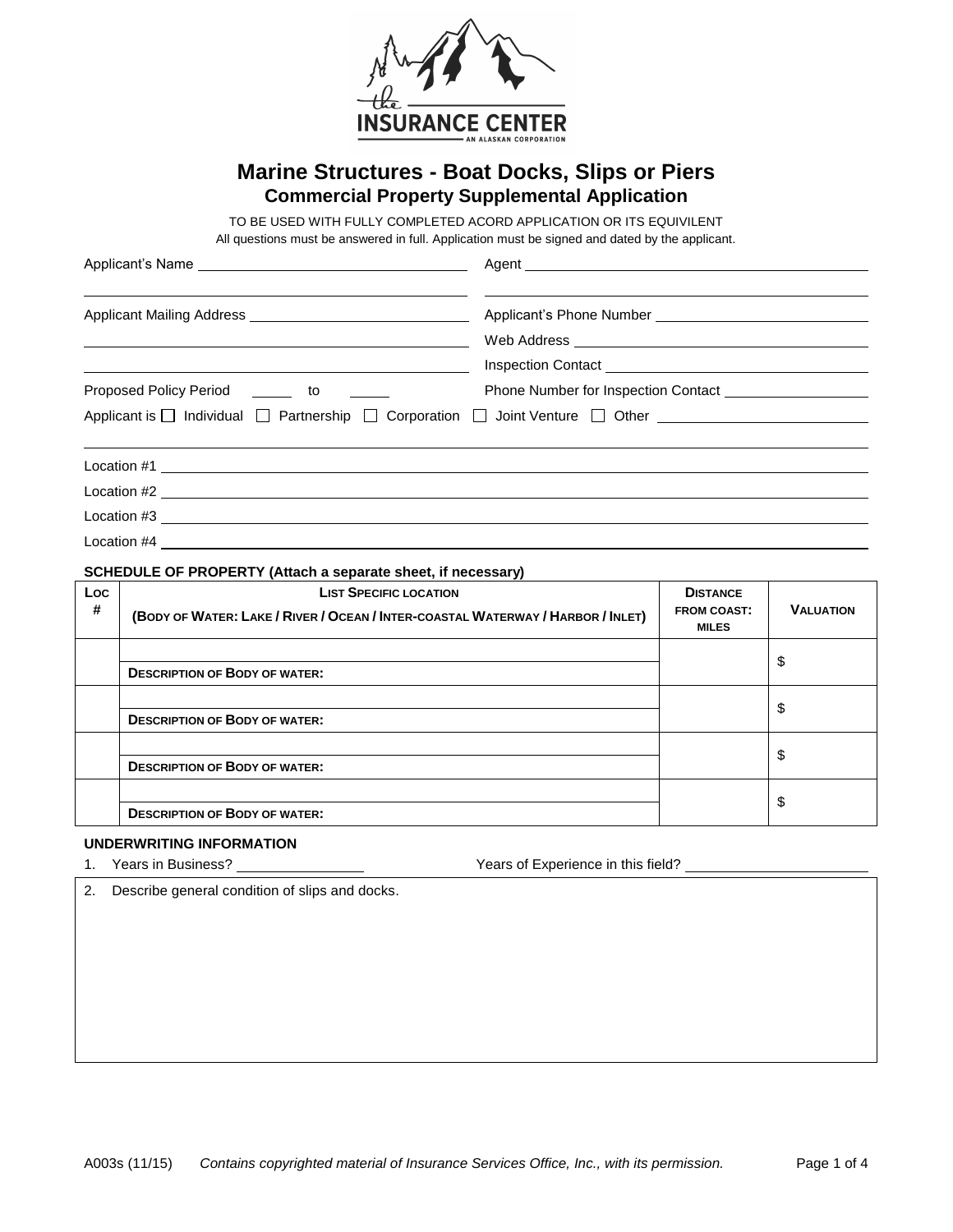# **UNDERWRITING INFORMATION (CONTINUED)**

|                                                                               |                | <b>Location 1</b>   |                             | <b>Location 2</b> |                     | <b>Location 3</b>    |                      | <b>Location 4</b> |
|-------------------------------------------------------------------------------|----------------|---------------------|-----------------------------|-------------------|---------------------|----------------------|----------------------|-------------------|
| Number of docks / piers:                                                      |                |                     |                             |                   |                     |                      |                      |                   |
| Number of slips at each dock / pier:                                          |                |                     |                             |                   |                     |                      |                      |                   |
| State period of seasonal operation (if any)                                   |                |                     |                             |                   |                     |                      |                      |                   |
| Is there a boatlift attached to the dock?                                     | □ Yes □ No     |                     | ∐ Yes ∐ No                  |                   |                     | $\Box$ Yes $\Box$ No | ∃Yes ∏ No            |                   |
| Age of Equipment                                                              |                |                     |                             |                   |                     |                      |                      |                   |
| Manufacturer                                                                  |                |                     |                             |                   |                     |                      |                      |                   |
| Value:                                                                        |                |                     |                             |                   |                     |                      |                      |                   |
| Construction (metal/wood/composite)                                           |                |                     |                             |                   |                     |                      |                      |                   |
| Covered or Uncovered:                                                         |                |                     |                             |                   |                     |                      |                      |                   |
| Floating or Permanent:                                                        |                |                     |                             |                   |                     |                      |                      |                   |
| If floating - removed during closed period?                                   | IIYesIINo      |                     | l IYes IINo                 |                   |                     | IIYesIINo            | $\Box$ Yes $\Box$ No |                   |
| Are all units regularly inspected?                                            | Yes            | No<br>$\Box$        |                             | Yes     No        |                     | Yes     No           |                      | Yes □ No          |
| Is there a fueling operation on premises?                                     |                | Yes $\Box$ No       | $\mathbf{I}$                | Yes □ No          |                     | $\Box$ Yes $\Box$ No | $\blacksquare$       | Yes $\Box$ No     |
| Who fuels the watercraft?<br>(Insured or General Public)                      |                |                     |                             |                   |                     |                      |                      |                   |
| Indicate number of gasoline tanks and<br>include total gallons for all tanks: | Gas            | Gallons             | Gas                         | Gallons           | Gas                 | Gallons              | Gas                  | Gallons           |
| Indicate number of diesel and include total<br>gallons for all tanks:         | <b>Diesel</b>  | Gallons             |                             | Diesel<br>Gallons |                     | Diesel<br>Gallons    | Diesel               | Gallons           |
| Are tanks above or below ground?                                              |                |                     |                             |                   |                     |                      |                      |                   |
| Is there a maintenance schedule in place                                      | $\mathbf{1}$   | Yes $\Box$<br>No    | $\mathsf{L}$                | Yes $\Box$ No     | $\perp$             | Yes $\square$<br>No  | Yes<br>$\perp$       | $\Box$ No         |
| If Yes, frequency (Monthly/Annual/Other)                                      |                |                     |                             |                   |                     |                      |                      |                   |
| Separate Fuel Dock located away from<br>general moorings?                     |                | No<br>Yes $\Box$    |                             | Yes II No         | $\mathsf{L}$        | Yes $\Box$<br>No     | Yes                  | l I No            |
| Emergency shut-off easily accessible?                                         | Yes            | $\Box$<br><b>No</b> | Yes<br>$\mathsf{L}$         | $\Box$ No         | Yes<br>$\mathbf{1}$ | $\Box$<br><b>No</b>  | Yes                  | $\Box$ No         |
| Do you provide any of the following amenities:                                | Yes            | No                  | Yes                         | No                | Yes                 | No                   | Yes                  | No                |
| Shore power / Electrical hook-up                                              | $\blacksquare$ | $\sim$              | l.                          | $\mathbf{I}$      | $\blacksquare$      | $\Box$               | $\sim$               |                   |
| Potable Water hook up                                                         | $\Box$         | $\sim$              | $\Box$                      | $\mathsf{L}$      | $\mathsf{L}$        | $\mathsf{L}$         | $\mathbb{R}^n$       |                   |
| <b>Bar-b-que Stations</b>                                                     | $\mathsf{L}$   |                     | L.                          | $\mathsf{L}$      |                     | $\mathbf{L}$         |                      |                   |
| <b>Communications Hook Up</b>                                                 | $\Box$         | $\Box$              | L.                          | $\mathsf{L}$      |                     | $\mathsf{L}$         | $\mathbb{R}^n$       |                   |
| Night Lighting                                                                | $\mathsf{L}$   |                     | L.                          | $\mathsf{L}$      |                     | $\mathsf{L}$         | $\mathbb{R}^n$       |                   |
| Pump outs                                                                     | $\sim$         |                     | $\mathcal{L}_{\mathcal{A}}$ |                   |                     | $\mathbf{I}$         | $\blacksquare$       |                   |
|                                                                               |                |                     |                             |                   |                     |                      |                      |                   |

### **CERTIFICATE RECIPIENTS / ADDITIONAL INTERESTS**

| <b>NAME AND ADDRESS</b> | <b>RELATIONSHIP</b><br><b>TO APPLICANT</b> | <b>ADDITIONAL</b><br><b>INSURED</b> | <b>CERTIFICATE</b> |
|-------------------------|--------------------------------------------|-------------------------------------|--------------------|
|                         |                                            |                                     |                    |
|                         |                                            |                                     |                    |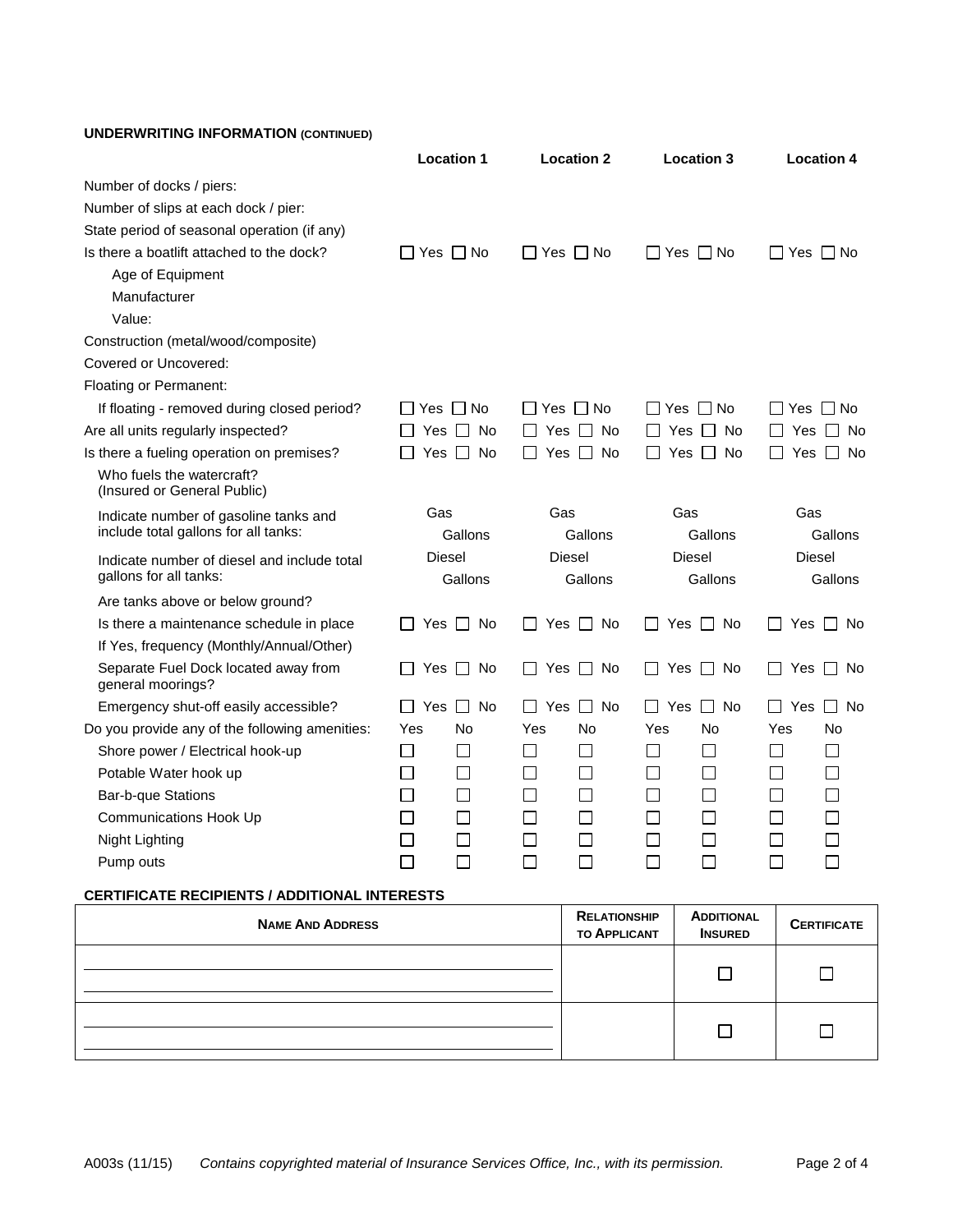# **PRIOR CARRIER HISTORY & LOSS INFORMATION**

#### **PRIOR CARRIERS (LAST THREE YEARS):**

| <b>YEAR</b> | <b>CARRIER</b> | <b>POLICY NUMBER</b> | Limits | <b>PREMIUM</b> |
|-------------|----------------|----------------------|--------|----------------|
|             |                |                      |        |                |
|             |                |                      |        |                |
|             |                |                      |        |                |

## **LOSS HISTORY (LAST FIVE YEARS)**

| DATE OF LOSS | <b>TYPE OF LOSS</b> | <b>DESCRIPTION OF LOSS</b> | <b>AMOUNT PAID</b> | <b>RESERVE</b> |
|--------------|---------------------|----------------------------|--------------------|----------------|
|              |                     |                            |                    |                |
|              |                     |                            |                    |                |
|              |                     |                            |                    |                |
|              |                     |                            |                    |                |
|              |                     |                            |                    |                |
|              |                     |                            |                    |                |
|              |                     |                            |                    |                |
|              |                     |                            |                    |                |
|              |                     |                            |                    |                |
|              |                     |                            |                    |                |
|              |                     |                            |                    |                |
|              |                     |                            |                    |                |
|              |                     |                            |                    |                |

Has the applicant been cancelled or non-renewed in the last three years?............................................................ Yes No If yes, Explain.

# **PLEASE READ BELOW AND COMPLETE SIGNATURE BLOCK ON LAST PAGE**

I have reviewed this application for accuracy before signing it. As a condition precedent to coverage, I hereby state that the information contained herein is true, accurate and complete and that no material facts have been omitted, misrepresented or misstated. I know of no other claims or lawsuits against the applicant and I know of no other events, incidents or occurrences which might reasonably lead to a claim or lawsuit against the applicant. I understand that this is an application for insurance only and that completion and submission of this application does not bind coverage with any insurer.

**IMPORTANT NOTICE:** As part of our underwriting procedure, a routine inquiry may be made to obtain applicable information concerning character, general reputation, personal characteristics, and mode of living. Upon written request, additional information as to the nature and scope of the report, if one is made, will be provided.

## **FRAUD STATEMENT FOR THE STATE(S) OF:**

**Alabama, Alaska, Arizona, Arkansas, California, Connecticut, Delaware, District of Columbia, Georgia, Idaho, Illinois, Indiana**, **Iowa, Louisiana**, **Massachusetts**, **Michigan**, **Minnesota, Mississippi**, **Missouri**, **Montana**, **Nebraska**, **Nevada, New Hampshire**, **North Carolina**, **North Dakota**, **Rhode Island, South Carolina**, **South Dakota**, **Texas**, **Utah**, **Vermont**, **West Virginia**, **Wisconsin**, **Wyoming**: Any person who knowingly presents a false or fraudulent claim for payment of a loss or benefit or knowingly presents false information in an application for insurance is guilty of a crime and may be subject to fines and confinement in prison.